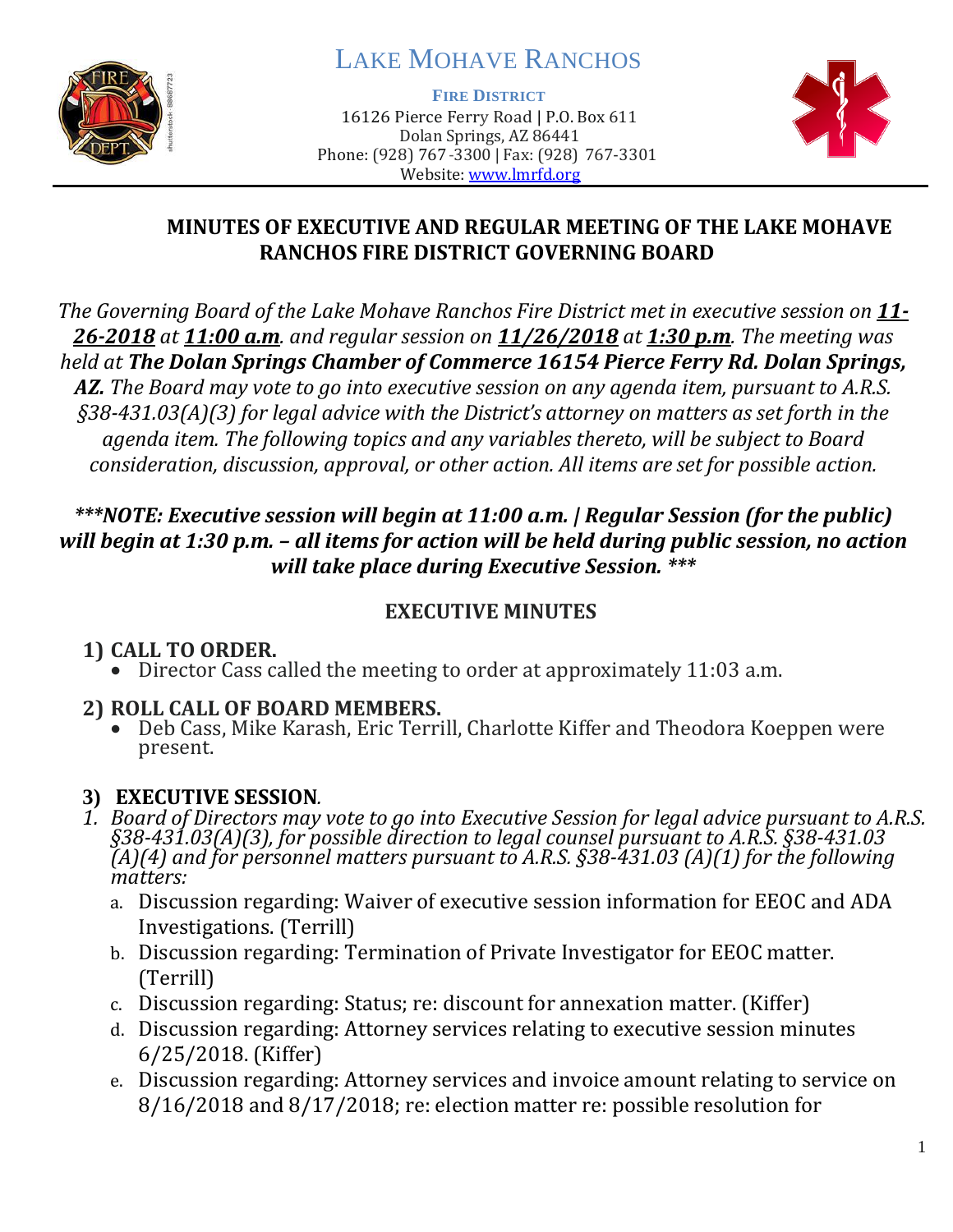invoiced amounts. (Kiffer)

- f. Discussion regarding: Personnel Matter; re: Fire Chief Contract. (Board/Administration)
- g. Discussion regarding: Personnel Matter re: Karen Jackson; email dated 6/4/2018. (Board/Administration)
- h. Discussion regarding: Memo relating to Administrative Assistant position. (Kiffer)
- i. Discussion regarding: Legal Counsel review of current Administrative Assistant position; current legal research. (Kiffer)
- Director Karash motioned to enter executive session, Director Terrill 2<sup>nd</sup>. All members present in favor, motion carried.
- Director Cass called executive session to order at approximately 11:08 a.m.

# **4) ADJOURNMENT**.

• Director Cass adjourned executive session at approximately 1:05 p.m.

### **REGULAR MINUTES**

**\_\_\_\_\_\_\_\_\_\_\_\_\_\_\_\_\_\_\_\_\_\_\_\_\_\_\_\_\_\_\_\_\_\_\_\_\_\_\_\_\_\_\_\_\_\_\_\_\_\_\_\_\_\_\_\_\_\_\_\_\_\_\_\_\_\_\_\_\_\_\_\_\_\_\_\_\_\_\_\_\_\_\_\_\_\_\_\_\_\_\_\_\_\_\_**

# **1) CALL TO ORDER.**

• Director Cass called the regular meeting to order at approximately 1:30 p.m.

### **2) ROLL CALL OF BOARD MEMBERS.**

• Deb Cass, Mike Karash, Eric Terrill, Charlotte Kiffer and Theodora Koeppen were present.

# **3) PLEDGE OF ALLIEGANCE.**

• Recited.

# **4) APPROVAL OF MINUTES.**

- a. Executive Session 6/25/2018
- Director Kiffer noted a time discrepancy, stating it was 3:30 p.m. Director Cass agreed and stated she would provide the information to the paralegal for revision. Director Kiffer motioned to approve executive session 6/25/2018 with revision, Director Terrill 2nd. All members present in favor, motion carried. b. Regular Session 9/26/2018
- Director Kiffer noted she sent a change a couple of times for pg. 4, #7 (regular business) 2nd bullet, 3rd sentence up, starts with discussion to avoid incurring unnecessary legal fees, Director Kiffer noted… Director Kiffer stated she though it should be revised to "Mr. Whittington note,", not Director Kiffer unless Ms. Jackson heard different on the audio. Director Terrill noted removing from pg. 8 1<sup>st</sup> bullet point. Director Kiffer motioned to approve with revisions, Director Koeppen 2nd.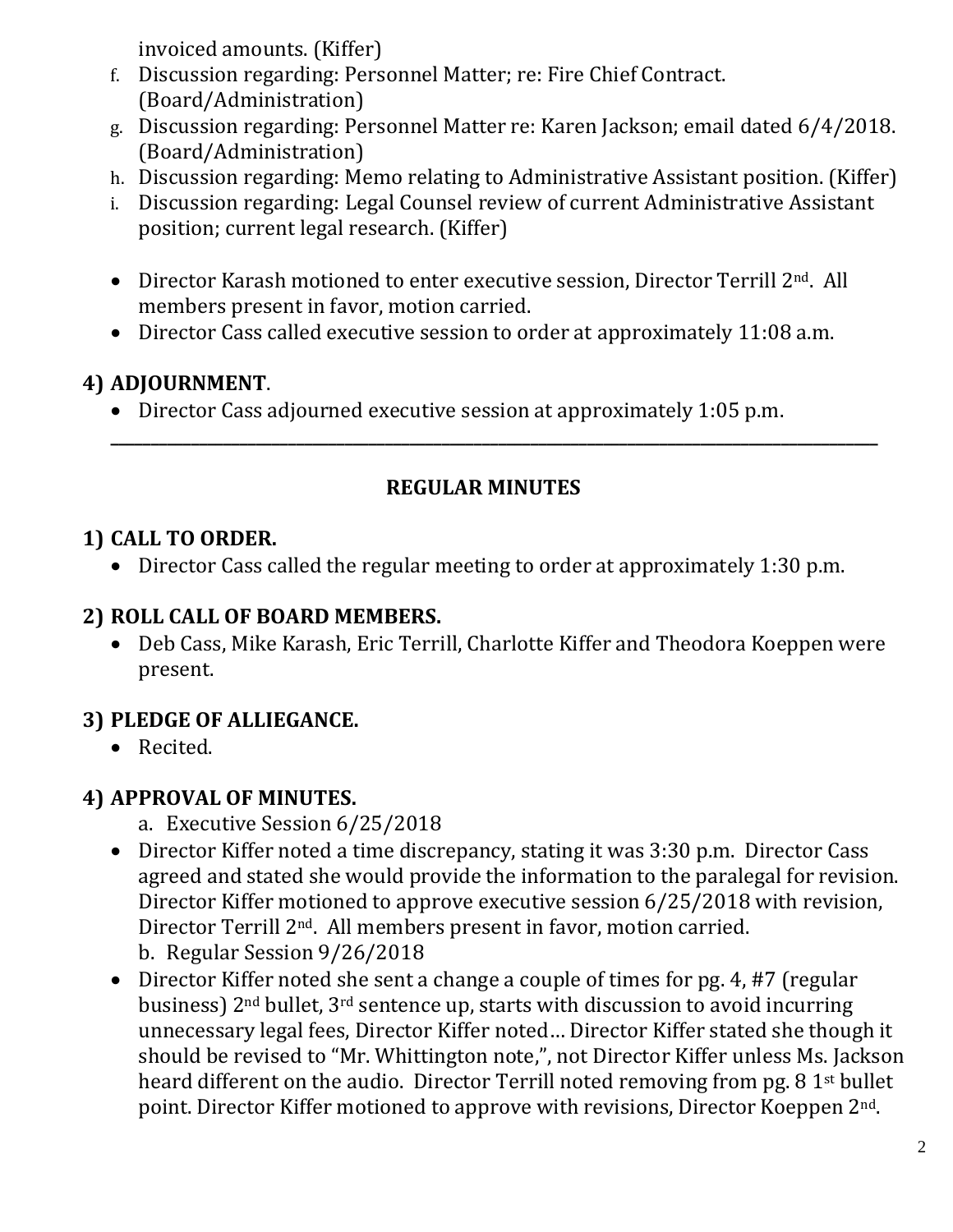All members present in favor, motion carried. \*After review of the audio, Director Kiffer's revision request is void.

- c. Executive Session 9/26/2018 (Set 1, Set 2 and Item K)
- Director Terrill motioned to approve executive session 9/26/2018; Set 1, Set 2 and Item K. Director Karash 2<sup>nd</sup>. All members present in favor, motion carried. Director Kiffer inquired about placement of Item K executive minutes, Ms. Jackson advised they should be placed in a sealed envelope with the description written on it and locked up at the District Office.
	- d. Special Session Executive 10/10/2018
- Director Kiffer motioned to approve special session executive 10/10/2018, Director Koeppen 2nd. All members present in favor, motion carried. e. Regular Session 10/22/2018
- Director Karash motioned to approve regular session 10/22/2018, Director Terrill 2nd. All members present in favor, motion carried.
	- f. Executive Session 10/22/2018 (Set 1, Set 2 and Item K)
- Director Karash motioned to approve executive session  $10/22/2018$ ; Set 1, Set 2 and Item K. Director Cass 2nd. All members present in favor, motion carried.
- ➢ The Board ensued in brief discussion about certain items the AA can't transcribe from executive session. Director Kiffer asked Ms. Reh-Bower if she could transcribe those items. Ms. Reh-Bower accepted, Director Kiffer noted she had the audio and would supply that to Ms. Reh-Bower for those items. Director Kiffer motioned for Ms. Reh-Bower to transcribe the portion of the executive minutes for 11/26/2018 that were not taken by the Administrative Assistant. Director Koeppen 2nd. Director Terrill stated that item isn't on the Agenda. The Board by 'consensus' nominated Ms. Reh-Bower, if willing, to transcribe that portion. Ms. Reh-Bower agreed.

### **5) REPORTS.**

- a. **October 2018 Financial Report(s).** *(The financial report(s) are to be reviewed and approved by the Board).*
- Mr. Buldra reported the financials for October 2018 as follows:
	- o Revenue for the month of October was \$233,407 which was \$61,429 over budget.
	- o Mohave County Revenue for October was \$200,939 which was \$53,767 over budget.
	- o Non-Tax Revenue for the month of October was \$32,468 which was \$7,662 over budget.
	- o Expenses for October totaled \$64,456 which was under budget by \$13,520.
	- o Personnel expenses were \$7,113 under budget.
	- o Managerial expenses were \$5,879 over budget.
	- o Year to date Revenue is \$374,527 which is \$43,769 over budget.
	- o Ambulance revenue is at \$127,205 which is \$33,316 over budget YTD.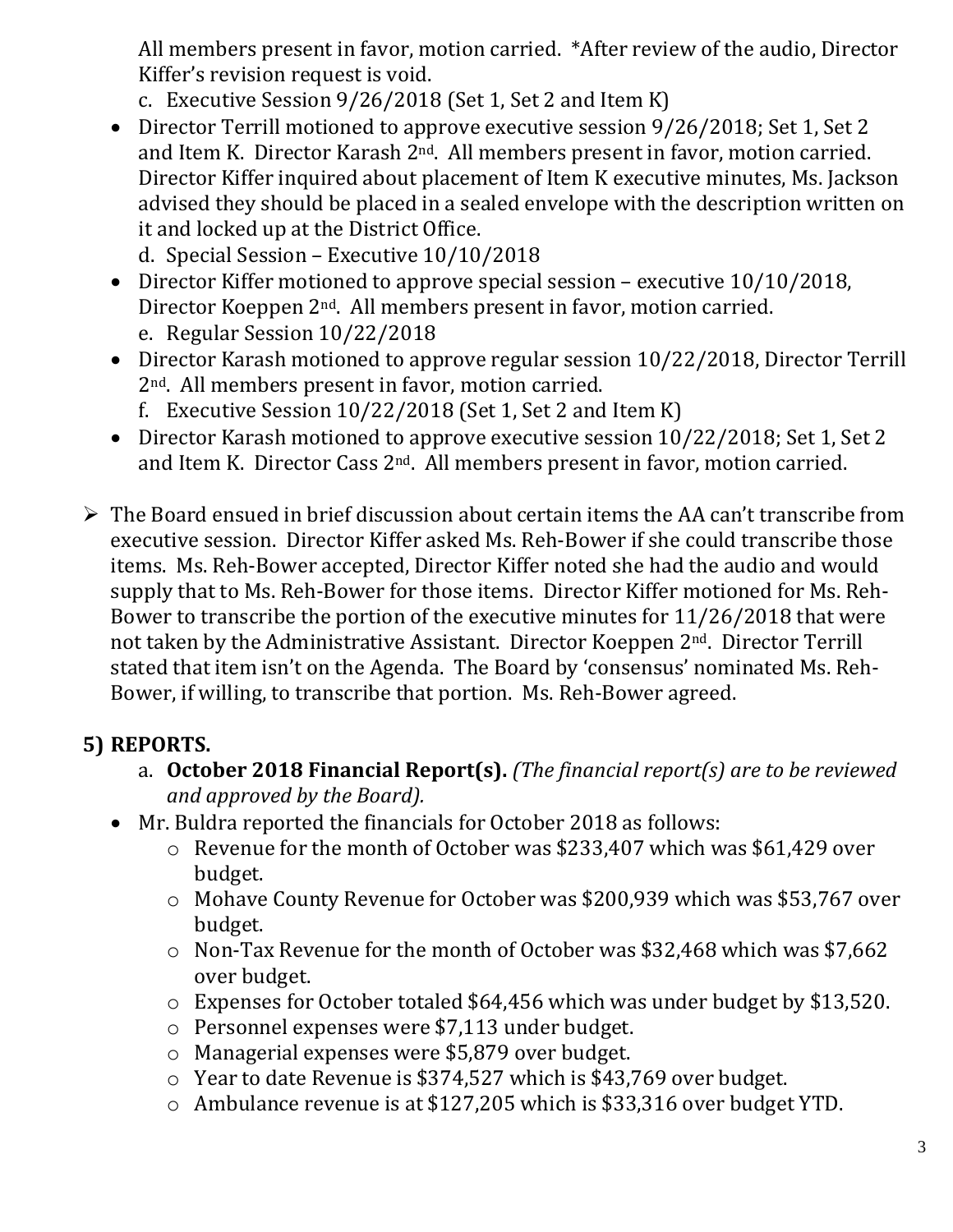- o Year to date Expenses are \$291,842 which is \$19,166 under budget.
- o Total cash is \$511,858 which is \$22,953, more than October 31, 2017. This surplus is projected to be expended during the fiscal year. Review of cash flow projections show that cash is sufficient through the end of the year and there will be no need to draw on the county line of credit.
	- Director Terrill inquired current fuel budget expenses, noting it's trending higher than what was budgeted for. Mr. Buldra stated, for October fuel expenses 'actual' was \$9,500.00 (reporting for Julycurrent), noting fuel is budgeted for \$8,000.00 and is currently \$1,500.00 over budget. Director Terrill noted it was budgeted to spend approximately \$2,000.00 per month on fuel and it's been higher each month. Mr. Buldra noted that October was right at \$2,000.00 for fuel, also adding, "hopefully that trend comes back in line, but there is potential we run slightly over on fuel." Director Kiffer inquired about legal fees, budget vs. actual for YTD. Mr. Buldra advised, legal fees are budgeted for \$10,000.00, and expended through October is currently \$17,850.00. Director Koeppen inquired about the graph chart indicating personnel cost increase was 63% and wanted clarification on what they meant. Mr. Buldra advised, the bar graph is looking at income/expenses as a bi-monthly trend. Mr. Buldra noted that property tax revenue increased which why there's reflection of an income jump, noting between Oct, Nov, and Dec. a spike in income can occur, it will drop after that until 2nd half taxes are paid. Mr. Buldra explained the other portion to the chart is looking at expenses as an overall, noting the personnel cost is 63% of total expenses, adding that it's low and most common in Arizona is 80% or higher for average personnel cost. Director Kiffer inquired about an asset regarding land owned by the District, noting the land that the Administrative Office/St. 41 sit on is also occupied by the Library and Chamber of Commerce, stating she's heard LMRFD owns this land, which they have a lease for 99 years on. Mr. Buldra stated he would research that for confirmation.
	- Director Terrill motioned to approve the October 2018 financials, Director Karash 2nd. All members present in favor, motion carried.
- b. **Fire Chief's Report.** *(The governing body may not propose, discuss, deliberate or take legal action on this matter unless the specific matter is properly noticed for legal action. Therefore, action taken as a result of the Chief 's report will be limited to directing staff to study the matter or scheduling the matter for further consideration and discussion at a later date. (A.R.S. 38-431.02.K.)*
- Run Report for October 2018: Transports 37, Refusals 11, Refusals Billed 4, DOA 3, AirEvac 1, Fire 4, Service Calls 7, Good Intent 3, and False Alarm 1. Total calls: 71. AMR transports for October: zero. AMR could be contacted for assistance if LMRFD is out-of-area or on an extended call, to assist, or any other mutual aide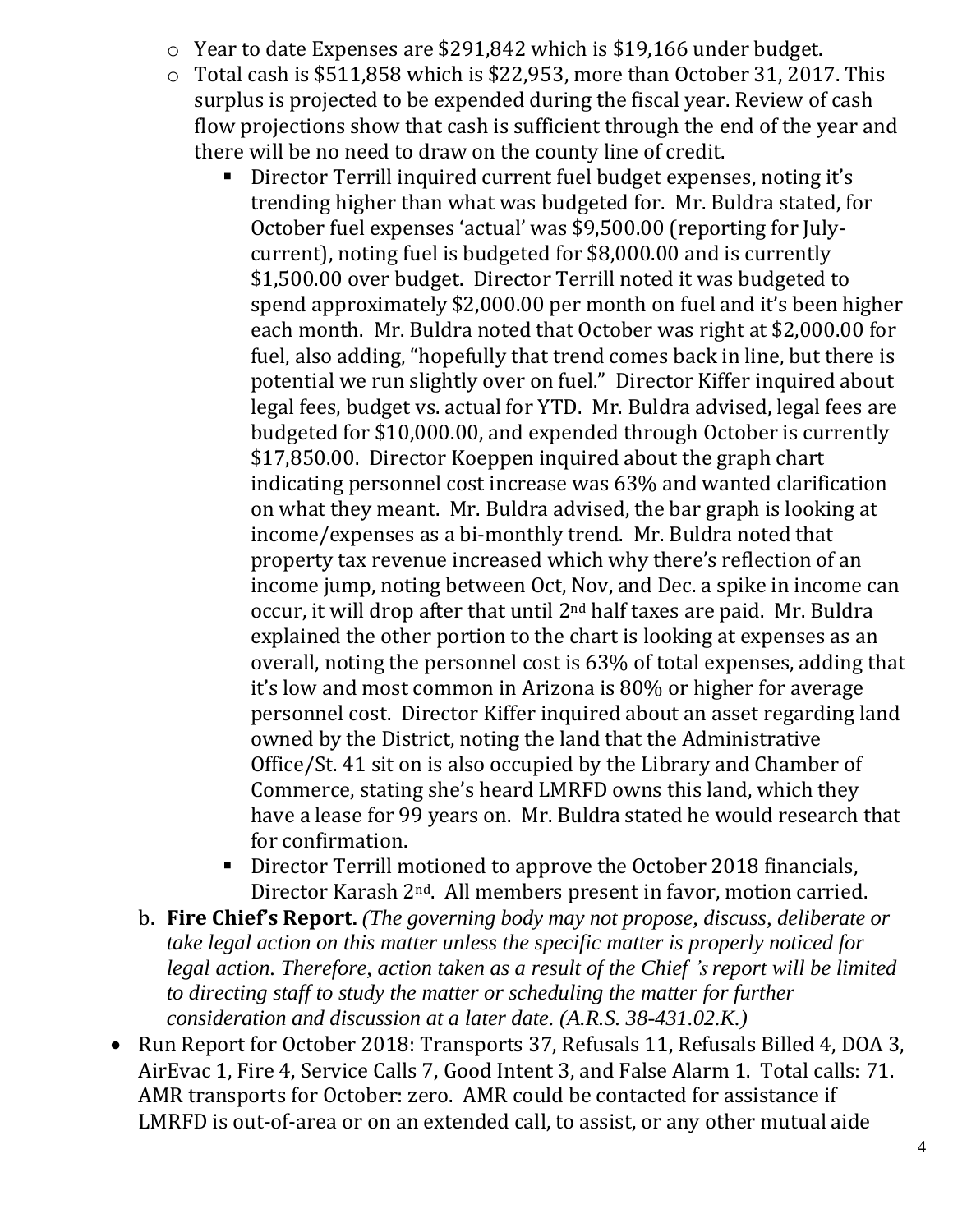needed from other organizations. AMR crew-member did assist with an LMRFD call due to a language barrier on one call.

- HWY-93 total calls were: 15; 2 were fire (not responded to) total response was 13 calls.
- Meadview December Coverage: 23/31 days.
- October Meetings: Medical Lab/OB, Run-Review, Pre-hospital Care Committee, Wildland Committee, Car Show/Health Fair, ADOT, Mt. Tipton/Fire Prevention and Last Call Meeting in Meadview.
- New cardiac heart monitors arrived and are being configured/tested before being put into service. An in-service training will be performed for suppression personnel 12/3/18 and 12/6/18.
- WACEMS grant awarded for extrication equipment for the 1<sup>st</sup> out ambulance. This will be replacing the gas-powered unit to a battery-operated unit.
- Water Tender grant submission completed, pending. ETA 90 days to a year.
- Chamber of Commerce (Dolan Springs, AZ) is temporarily closing for a remodel, upcoming Board Meetings may need a change of venue to accommodate the meetings. Effective January 2019; no ETA of remodel completion. January and March Meetings are scheduled for Chamber of Commerce location, Board needs to review options.
- December 2018 Regular Meeting falls on Christmas Eve, requesting a change of meeting date to the  $27<sup>th</sup>$ ,  $28<sup>th</sup>$  or  $31<sup>st</sup>$  due to the holiday, noting moving the meeting up could delay the financial report.
- Backflow testing completed at St. 41 and in good-standing.
- Frontier Communications: Statements were reviewed due to a high increase; promotional discounts had been removed and have since been placed back on the accounts, which will decrease the statement amounts.
- Ambulance 1165 had a check engine light come on, the ambulance was sent to the FORD dealership in Henderson, NV. The turbo was found to be bad and was replaced under warranty.
- Ambulance 1161 is in for repair of an A/C hose that blew.
- Ambulance 1186 had a broken rear shock mount; repaired.
- Water Tender 438 had a leaking front wheel seal; repaired and added new brake shoes that were contaminated by the oil. Leaf springs cost is being researched, noted those need replaced.
- Fuel comparison: Ambulance 1186 (old ambulance) averages:7.1 miles per gallon and Ambulance 1165 (new ambulance) averages 8.4 miles per gallon.
- ADOT meeting: presented/pleaded the issue for HWY-93; Supervisor Jean Bishop also attended with presentation of a plan as well, proposing a fly-over bridge in the one lane that would meet with the I-11 corridor requirements. No decisions were made on the spot, other Dolan Springs, AZ public citizens were in attendance as well, and from the Community Council.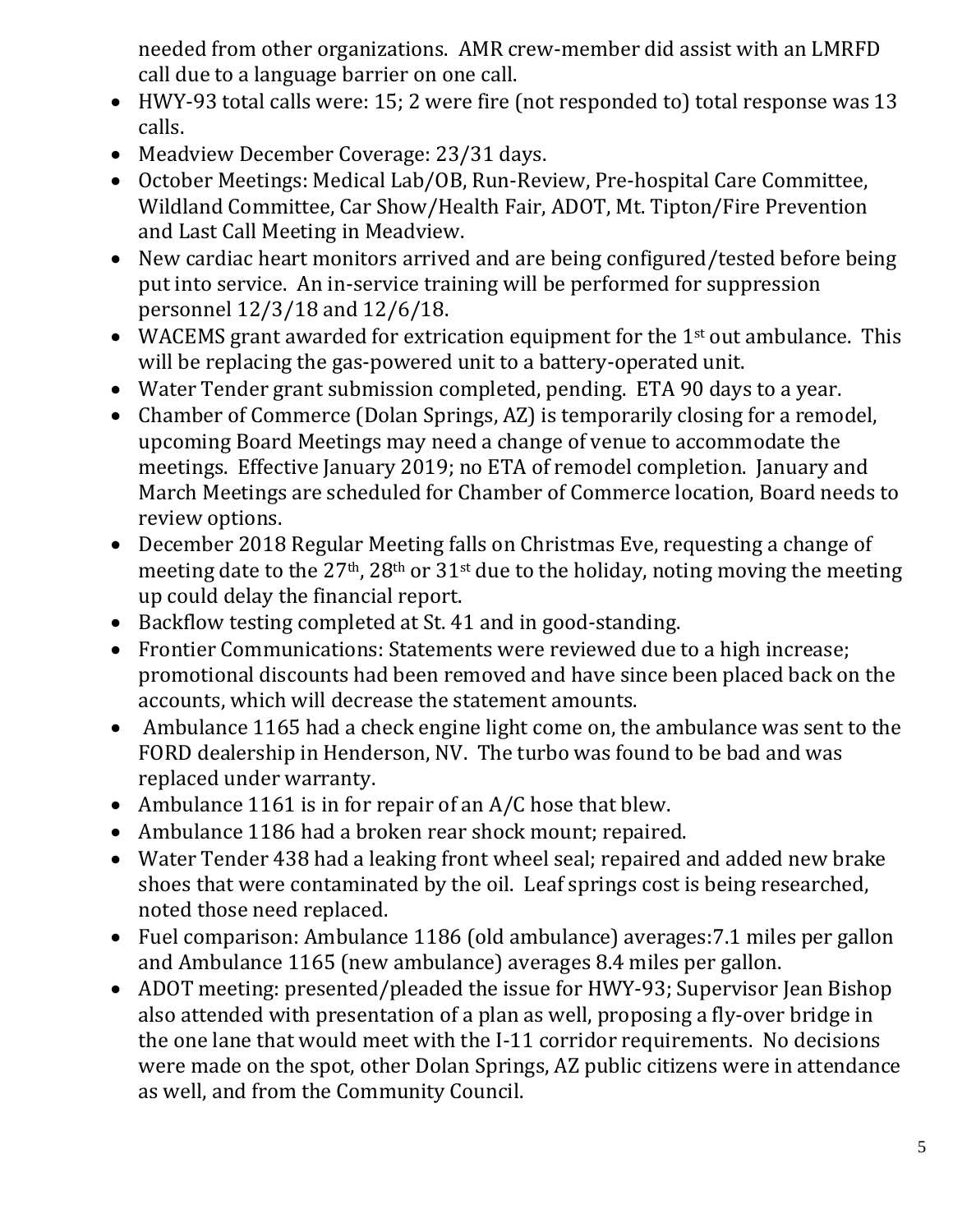**6) CALL TO THE PUBLIC & CORRESPONDENCE**. *(Consideration and discussion of comments and complaints from the public. Those wishing to address the Lake Mohave Ranchos Fire District Board need not request permission in advance. The Fire District Board is not permitted to discuss or take action on any item(s) that are not on the Agenda that are raised in the call to the public. However, individual Board Members may be permitted to respond to criticism directed to them. Otherwise, the Board may direct that staff review the matter or that the matter be placed on a future agenda. The Fire District Board cannot discuss or take legal action on any issue raised during the Call to the Public due to restriction of the Opening Meeting Law.)*

- a. Correspondence re: Donation
	- Walt Kiffer spoke about the rumor of the property owned by the LMRFD, in research found the District owns 2 properties. Noting property searches are listed under Lake Mohave Ranchos Fire District (Dolan Springs) and Lake Mohave Ranchos Fire Dist. (Meadview). Mr. Kiffer stated he heard about the 99-year lease, noting we're probably 42 years into the lease, suggesting if there's any documentation regarding that, it be located and accessible. Mr. Kiffer noted he noticed the non-tax levy revenue is up, noting that usually means ambulance runs are up and does it mean better collection rate or if ambulance is running more, adding that could mean the reason for fuel increase. Mr. Kiffer spoke about the donation received by a community member, noting the gentleman was a Flight Nurse in the Mid-East of US, Trauma Nurse at UMC and his wife is a Cardiac Nurse in Las Vegas, noting he passed away and they donated \$500.00 towards the new cardiac monitors that the Board recently approved purchase of, to the LMRFD.
	- Supervisor Jean Bishop expressed her support for the outgoing Board Members and newly elected Board Members. Supervisor Bishop spoke about the HWY-93 issue, explaining she attended the ADOPT meeting and presented a letter to the members regarding a fly-over bridge that would accommodate I-11 and have an exit onto Pierce Ferry Rd. Supervisor Bishop noted statistics show that the accidents are caused by yielding traffic coming onto in coming traffic. Supervisor Bishop noted heading North on 93 doesn't seem to be an issue, due to the right-hand turn lane, also adding the same applies when coming off Pierce Ferry making right onto HWY-93. Supervisor Bishop noted the gentlemen from the Community Council suggested a traffic light. Supervisor Bishop noted everyone in the State is fighting for a piece of the pot right now, noting that Mr. Lewkoski put in for a WACOG grant to assist with the engineering for this issue also in hopes the ADOT would accept that.
	- Chief DeMaio stated there was a donation letter for the \$500.00 provided to the LMRFD for the new cardiac monitors and he was preparing to draft a Thank You letter for that being received. Director Kiffer thanked the Chief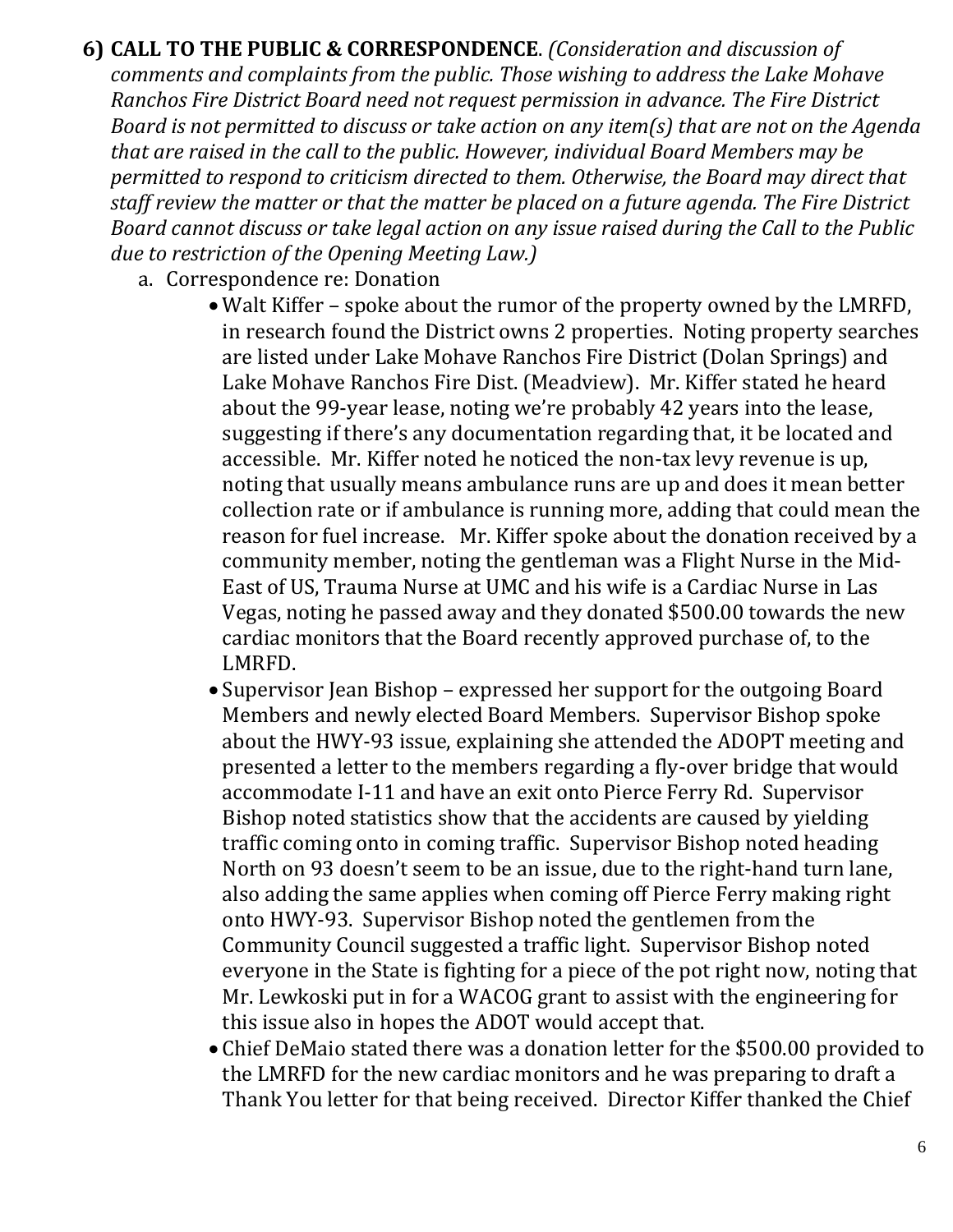for placing that on the Agenda and noted that this gentleman volunteered his time for Life-for-Flight and they determined to make the donation since he was dedicated to helping/serving.

# **7) BUSINESS.**

- j. Discussion and possible action regarding: Waiver of executive session information for EEOC and ADA Investigations. (Terrill)
	- Director Terrill rescinded this item due to legal advice. No action.
- k. Discussion and possible action regarding: Termination of Private Investigator for EEOC matter. (Terrill)
	- Director Terrill stated under legal advice, no action for this item.
- l. Discussion and possible action regarding: Status re: discount for annexation matter. (Kiffer)
	- Director Kiffer noted the Chair and Attorney are to speak regarding a discount for a fee charged for annexation information; discussion is pending. No action.
- m. Discussion and possible action regarding: Attorney services relating to executive session minutes 6/25/2018. (Kiffer)
	- Director Kiffer noted as of last week these were not received, noting since that time they have been received by the Chair, stating the services we've paid for we have received the documents. No action.
- n. Discussion and possible action regarding: Attorney services and invoice amount relating to services on 8/16/2018 and 8/17/2018; re: election matter re: possible resolution for invoiced amounts. (Kiffer)
	- Director Kiffer noted after discussion with legal counsel, no action.
- o. Discussion and possible action regarding: Personnel Matter; re: Fire Chief Contract. (Board/Administration)
	- Director Terrill motioned to extend the Interim-Fire Chief Contract until the March 2019 Meeting for the newly elected Board Members to have time to review it. Director Cass 2nd. Directors Terrill, Cass, Karash and Koeppen voted "aye." Director Kiffer abstained. Motion carried.
- p. Discussion and possible action regarding: Personnel Matter re: Karen Jackson; email dated 6/4/2018. (Board/Administration)
	- Director Kiffer asked Ms. Jackson about the date of the email and the meeting having just occurred, wanting clarification as to if Ms. Jackson had heard the discussion, the reasons and rationale for the action the Board had taken. Director Kiffer asked Ms. Jackson if she had heard that. Ms. Jackson responded with, "Yes, I did." Director Kiffer asked, "After hearing that, the rationale, reasons and what the decisions were the memo on June 4, 2018, you still wrote that email?" Ms. Jackson responded with, "Correct." Director Kiffer asked Ms. Jackson if there was any other information that she wanted to add to that email. Ms. Jackson stated, "I just…no not at this time." No action.
- q. Discussion and possible action regarding: Memo relating to Administrative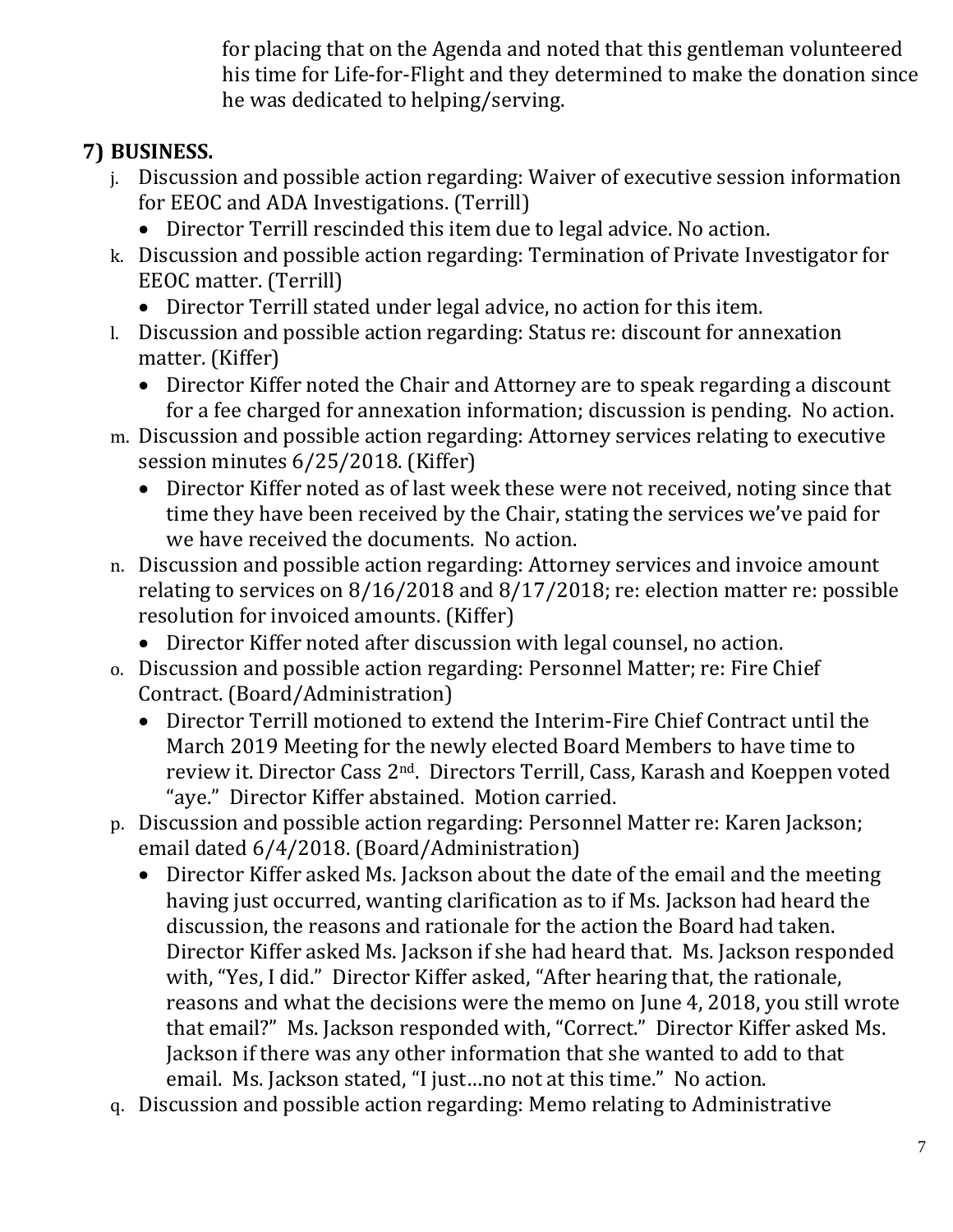Assistant position. (Kiffer)

- Director Kiffer stated the Attorney had referred to an email he sent to the Board and the Board noting they hadn't received it. Director Kiffer stated, it's been requested several times and this time he promised this time he will send it to the Board. No action.
- r. Discussion and possible action regarding: Legal Counsel review of current Administrative Assistant position; current legal research. (Kiffer)
	- Director Kiffer noted an email sent to the Chair by legal counsel was going to be emailed to the rest of the Board, by the Chair. Director Kiffer suggested postponing this item until review. Item tabled/postponed until December Meeting.
- s. Discussion and possible action regarding: Payroll discrepancy matter re: update. (Terrill)
	- Director Cass stated she did a follow-up on this and the Sherriff's Office dropped the ball, noting that the material had not been turned over to the County Attorney and it's pending another follow-up. Director Cass noted she would follow-up in 2 weeks, noting the material was just sent to the County Attorney about 3 weeks ago. Item postponed/tabled for December Meeting.
- t. Discussion and possible action regarding: LMRFD Credit Card Policy; draft for possible approval. (Terrill)
	- Director Cass noted Ms. Jackson did the updates and highlighted those revisions. The Board ensued in discussion regarding the AA performing the reconciliations for the LMRFD issued credit card(s), noting ultimately the Chief is responsible for the credit card(s). The Board ensued in discussion regarding adding the word 'current' in front of credit card to other areas noted in the policy. The Board ensued in discussion regarding #9 (2nd sentence) it's indicated i.e. Chase bank and adding 'or different insurer.' Also noting that if the AA performs any fraud research to clarify it to Administrative Staff and Fire Chief. The Board ensued in discussion regarding  $#10$  ( $2<sup>nd</sup>$  sentence from bottom) regarding fraudulent activity by an employee noting to add 'will' result in disciplinary action and to remove 'may.' Also adding 'in' in front of aggregate. Item tabled for revisions.
- u. Discussion and possible action regarding: LMRFD Personnel Evaluation Policy; possible draft for approval. (Terrill)
	- Director Kiffer inquired about pg. 1 adding in Part-Time employees. Director Kiffer inquired about evaluation dates for employees, asking if it should be on there anniversary date. Chief DeMaio noted normally when an employee completed one year of service, they receive an evaluation and thereafter they receive one annually. The Board and Chief discussed time frames for employee evaluations. Director Kiffer suggested adding 'form' (in reference to: providing a copy to employee) also same on pg. 4. Director Kiffer wanted to know who the legal representation was for the employee, if it needed defined. Chief DeMaio noted it could be a union representative or whoever the employee wanted as an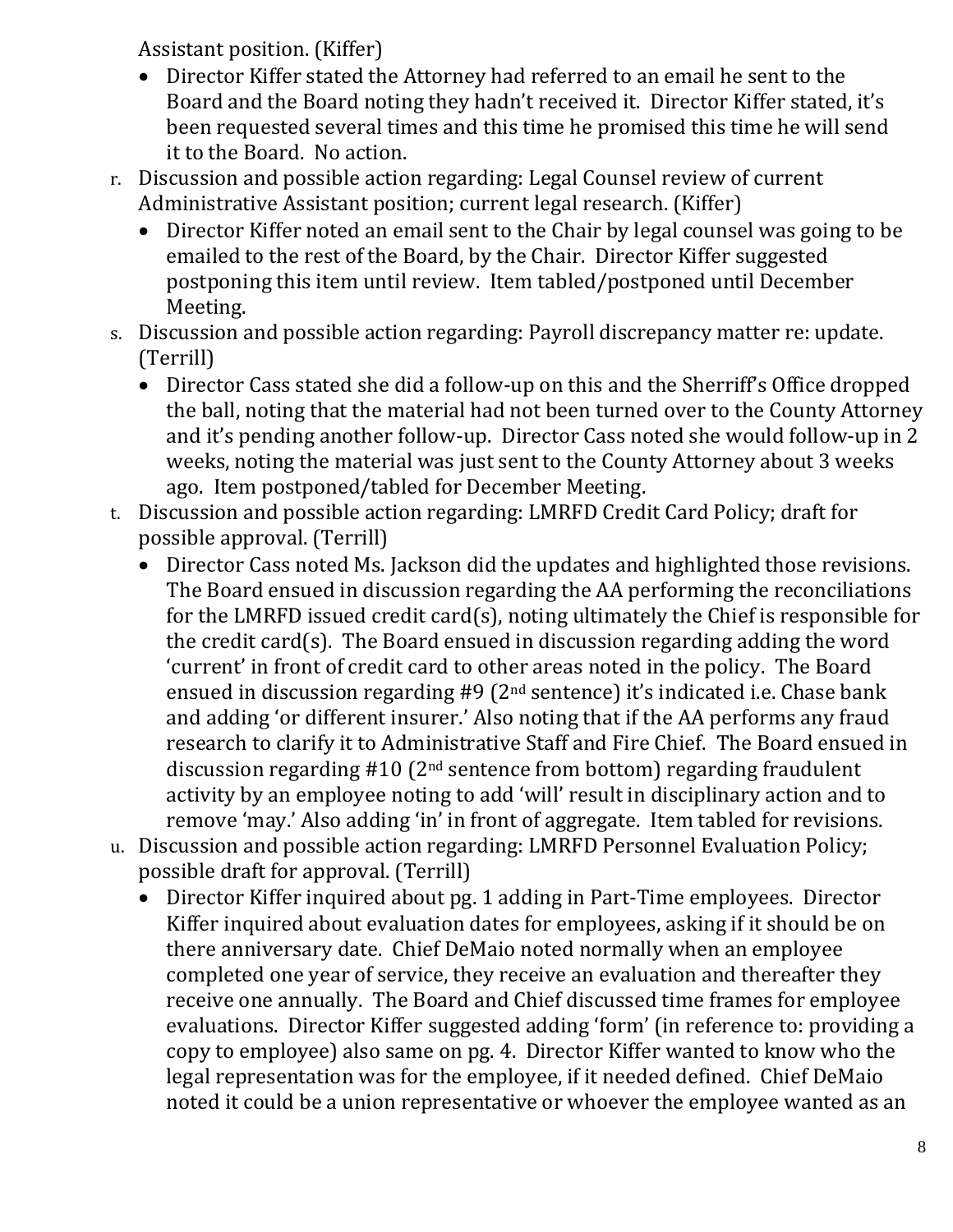informal 3rd party witness. Director Kiffer noted the Grievance Policy is indicated as pending, asking if that should be completed first before approval of this policy. Chief DeMaio noted Administration can draft a Grievance Policy for review, for the December Meeting. Item tabled/postponed until December Meeting.

- v. Discussion and possible action regarding: Sale of surplus fire engines; setting minimum bid amount. (Administration)
	- Chief DeMaio explained he'd like to surplus the old equipment (engines/ambulance) under the canopy at the Meadview Station. Chief DeMaio requested the Board allow him to place these items on the auction site, with a minimum start bid. Chief DeMaio suggested a minimum start bid of \$750.00 and reevaluate if there's no action on the items. Director Karash motioned to allow the Chief to surplus those items, Director Kiffer 2nd. All members present in favor, motion carried.
- w. Discussion and possible action regarding: AFDA 2019 Winter Conference; information. (Administration)
	- Ms. Jackson noted the AFDA Winter Conference is scheduled for  $1/18-1/19 2019$ , adding that newly elected and re-elected Board Members are required to attend the statutory courses. Ms. Jackson stated any other Board Members who wanted to attend to advise of that and the courses. Ms. Jackson indicated she would try to get that information out to the Board by the end of the week, so it can be returned, and she can complete registrations as soon as possible. No action.
- x. Discussion and possible action regarding: VFIS renewal policy for LMRFD; effective January 1, 2019-December 31, 2019. (Administration)
	- Chief DeMaio reviewed the annual renewal proposal also noting the 'crime' portion has been added. Chief DeMaio indicated there's an increase to the policy with the 'crime' added. Director Cass noted it went up a minimum of \$490.00. Director Terrill motioned to approve the VFIS renewal policy for LMRFD, Director Karash 2nd. All members present in favor, motion carried.
- y. Discussion and possible action regarding: Resolution 2018-007 re: Annexation for Michael W. Feis property. (Administration)
	- The Board and Chief ensued in discussion regarding the proposed annexation, the Resolution, meeting legal requirements. Director Terrill motioned to approve Resolution 2018-007, Director Karash 2nd. All members present in favor, motion carried.
- z. Discussion and possible action regarding: Attorney Larry H. Parker re: Lien Settlement for Ambulance charge. (Administration)
	- The Board and Chief ensued in discussion regarding the settlement offer of 50% from the client, also discussing not setting a precedence, that if accepted it's a case-by-case situation. The Chief indicated he reached out to other transport agencies to inquire about an offer like this and they all indicated that their Board's usually took the offer as opposed to nothing. Director Terrill stated he was ok with the settlement amount offered, but also noting that the document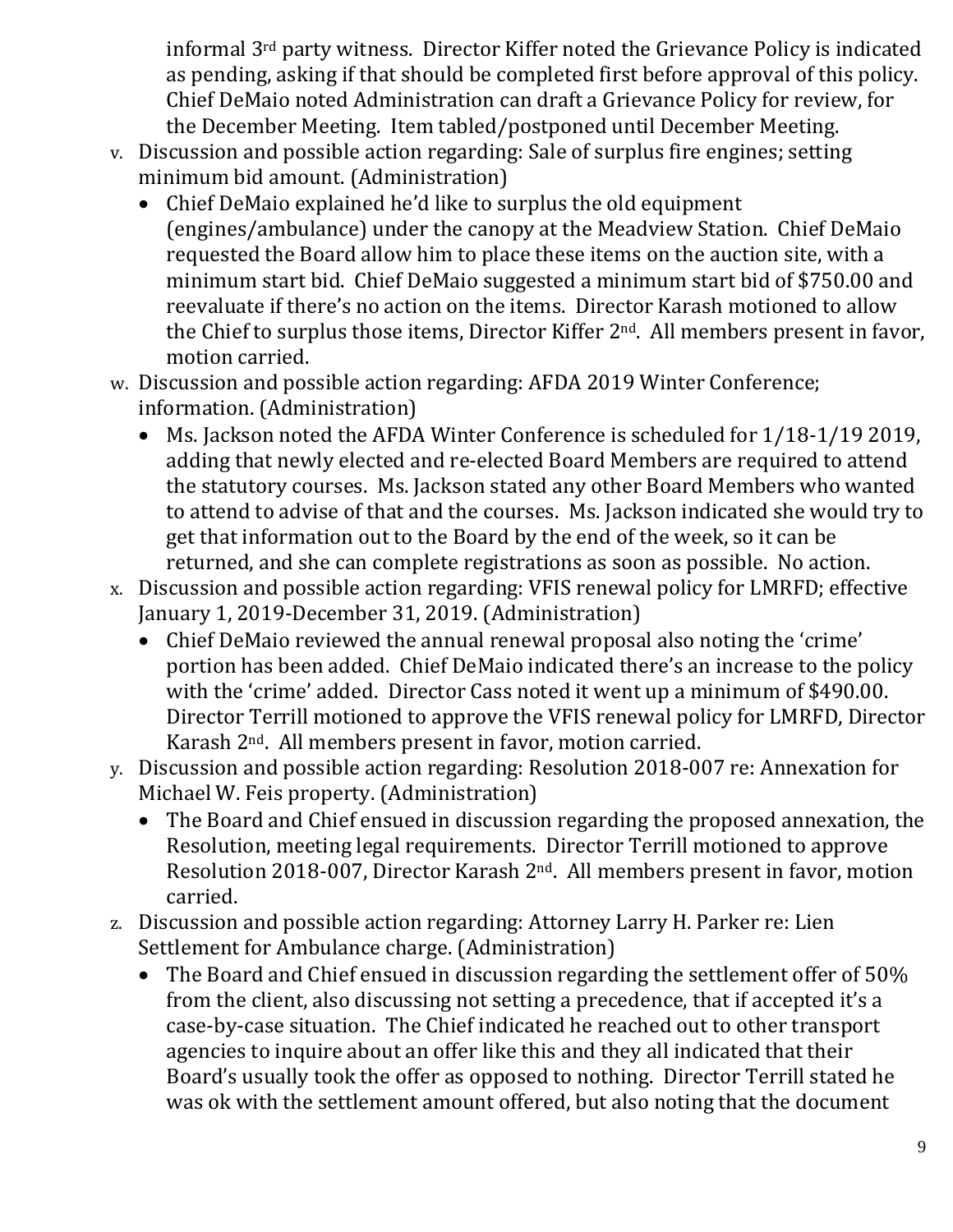presented was a HIPAA violation (social security number not redacted). Director Kiffer reviewed the client's settlement offer received vs. the offer to the District and wanted the Board to weigh in. Director Terrill stated he agreed with the Chief, receiving something was better than nothing. The Board ensued in discussion regarding the differing amounts and the offer. Director Cass agreed with Director Terrill. Director Karash motioned to accept this offer, that any other settlement offers be reviewed on a case-by-case basis for approval. Director Terrill 2nd, all members present in favor, motion carried.

aa. Discussion and possible action regarding: Canvas of the General Election. (Cass)

- Director Cass canvased the General Election results as follows: Phyllis Aitken 313 votes, 17.61%. Joe Campbell 424, 23.86%. Mike Karash 267, 15.03%. Ellen Reh-Bower 348, 19.58%. Eric Terrill 415, 23.35%. Write-In's: 10, 0.56%. No action.
- bb. Discussion and possible action regarding: Certificate of Compliance and Oath of Office Effective 12/1/2018 for re-elected and newly elected LMRFD Board Members. (Cass)
	- Director Cass confirmed positions for Ms. Reh-Bower, Mr. Terrill and Mr. Campbell. All stated they reviewed OML and have signed the Certificate of Compliance. Director Kiffer thanked Director Karash for his service, noting he's sat on the Board since November 2016 and she also thanked Director Koeppen for being on the Board the last few months as well, and she welcomed the 2 new Board Members and Director Terrill back to the Board. Director Cass issued the Oath of Office to the re-elected and newly elected members, they verbalized the Oath aloud. Director Cass noted they officially take seat 12/1/2018. Director Cass noted the new members would have a District email set up for use. No action.
- **8) CALL TO THE PUBLIC & CORRESPONDENCE**. *(Consideration and discussion of comments and complaints from the public. Those wishing to address the Lake Mohave Ranchos Fire District Board need not request permission in advance. The Fire District Board is not permitted to discuss or take action on any item(s) that are not on the Agenda that are raised in the call to the public. However, individual Board Members may be permitted to respond to criticism directed to them. Otherwise, the Board may direct that staff review the matter or that the matter be placed on a future agenda. The Fire District Board cannot discuss or take legal action on any issue raised during the Call to the Public due to restriction of the Opening Meeting Law).*
	- NONE.

### **9) CONSIDERATION OF FUTURE AGENDA ITEMS.**

- All tabled items will automatically move to following month's Regular Meeting, unless noted otherwise and/or pending more information.
- List of items discussed in Board Meeting will be emailed to the Board Members for next month's Agenda.